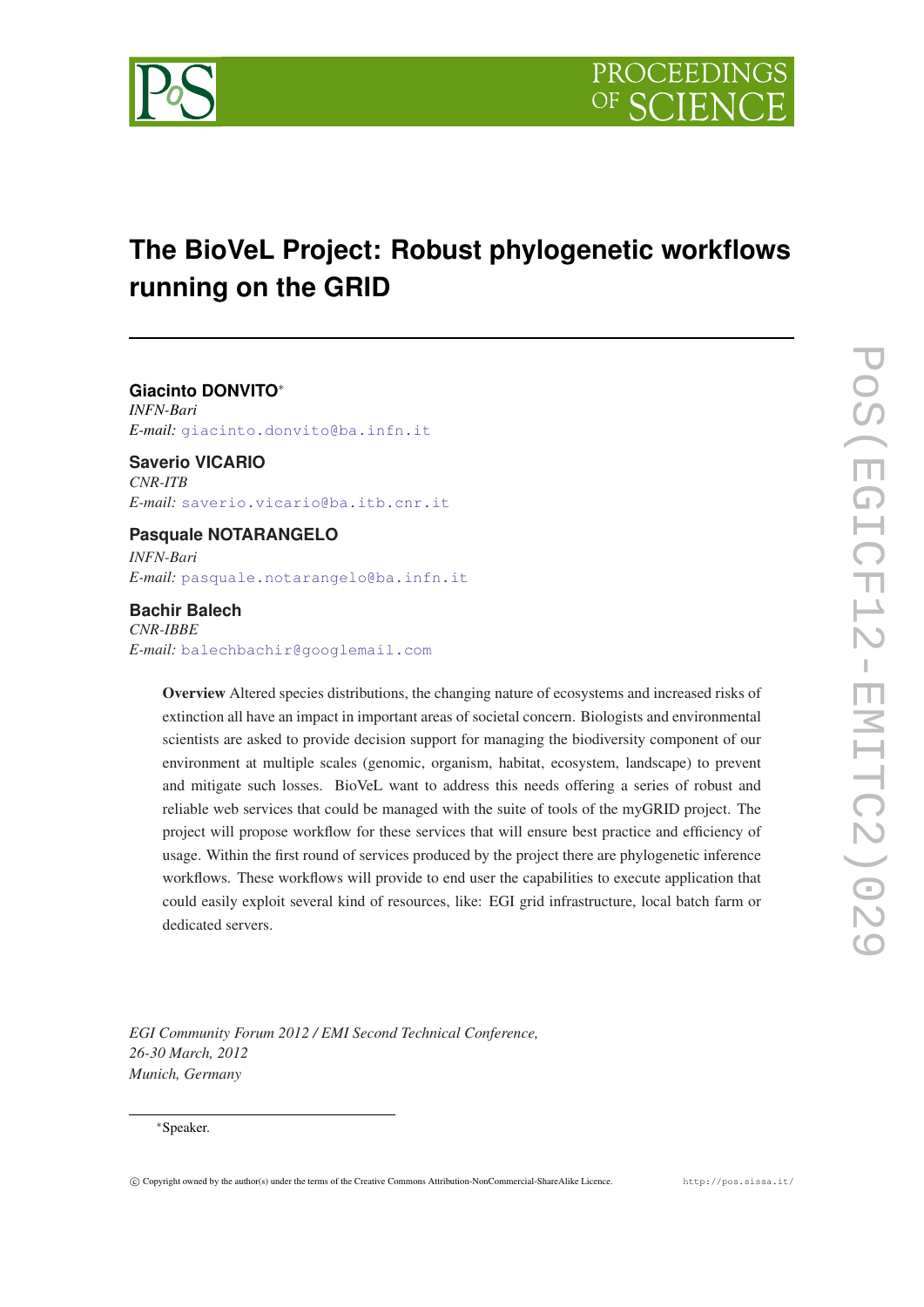# 1. Introduction to BioVeL project: E-solutions for the management of biodiversity in the 21 century

Scientists are pressed to provide convincing evidence of changes to contemporary biodiversity, to identify factors causing decline in biodiversity and to predict the impact, and to suggest ways of combating biodiversity loss. Altered species distributions, the changing nature of ecosystems and increased risks of extinction all have an impact in important areas of societal concern. Biologists and environmental scientists are asked to provide decision support for managing the biodiversity component of our environment at multiple scales (genomic, organism, habitat, ecosystem, landscape) to prevent and mitigate such losses. Generating such evidence and providing decision support relies, increasingly, on large collections of data held in digital formats and the application of substantial computational capability and capacity to analyse, model and simulate in association with such data. The aim of the BioVeL(*BioVeL*) project is to provide a seamlessly connected environment that makes it easier for biodiversity scientists to carry out *in silico* analysis of relevant biodiversity data and to pursue *in silico* experimentation based on composing and executing sequences of complex digital data manipulations and modelling tasks. In BioVeL scientists and technologists will work together to meet the needs and demands for *in silico* or *e-Science* and to create a production-quality infrastructure to enable pipelining of data and analysis into efficient integrated workflows. Workflows represent a way of speeding up scientific advance when that advance is based on the manipulation of digital data (Gil et al. 2007).

# 2. Biological goal of the Phylogenetic Services

Phylogenetic inference is at the base of the archiving system of biodiversity, namely Systematics. All classification level of systematics but species are based exclusively on phylogenetic inference, and in recent time mainly on molecular phylogenetic inference. The term phylogenetic inference encompasses all procedures necessary to reconstruct the historical relationship among organisms or portion of their hereditary information as genes. Such reconstructions deal both with the topological shape of the relation and the quantification of the divergence among organisms. As such the phylogenetics reconstruction is an exhaustive summary of the evolution that brought the diversity of organisms or genes under study and for this reason is a basic tool to interpret (i.e. qualify and quantify) biodiversity. Phylogenetic methods are used to reconstruct the biogeographic history of species and populations, annotate genes, reconstruct the mode and time of the evolution of species- or gene-specific features. However, phylogenetic approaches are still not fully integrated in biodiversity research, because of difficulties to handle large data sets, complex data/ analysis, and old standards. Phylogenetic inference, as all parametric statistical inference, is a delicate procedure that requires to follow good practices. In fact phylogenetic inference is sensitive to model misspecification and could even produce erroneous results using the correct model (see "long branch attraction" literature). For those approaches that use phylogenetic information from previous analysis is often difficult to use the phylogenetic output of a program as input for the further analysis because phylogenetic uncertainty could not be correctly reported. Furthermore, phylogenetic inference depend from the call of homology performed on the raw data, that on molecular data is framed as the sequence alignment problem. In summary the basic procedure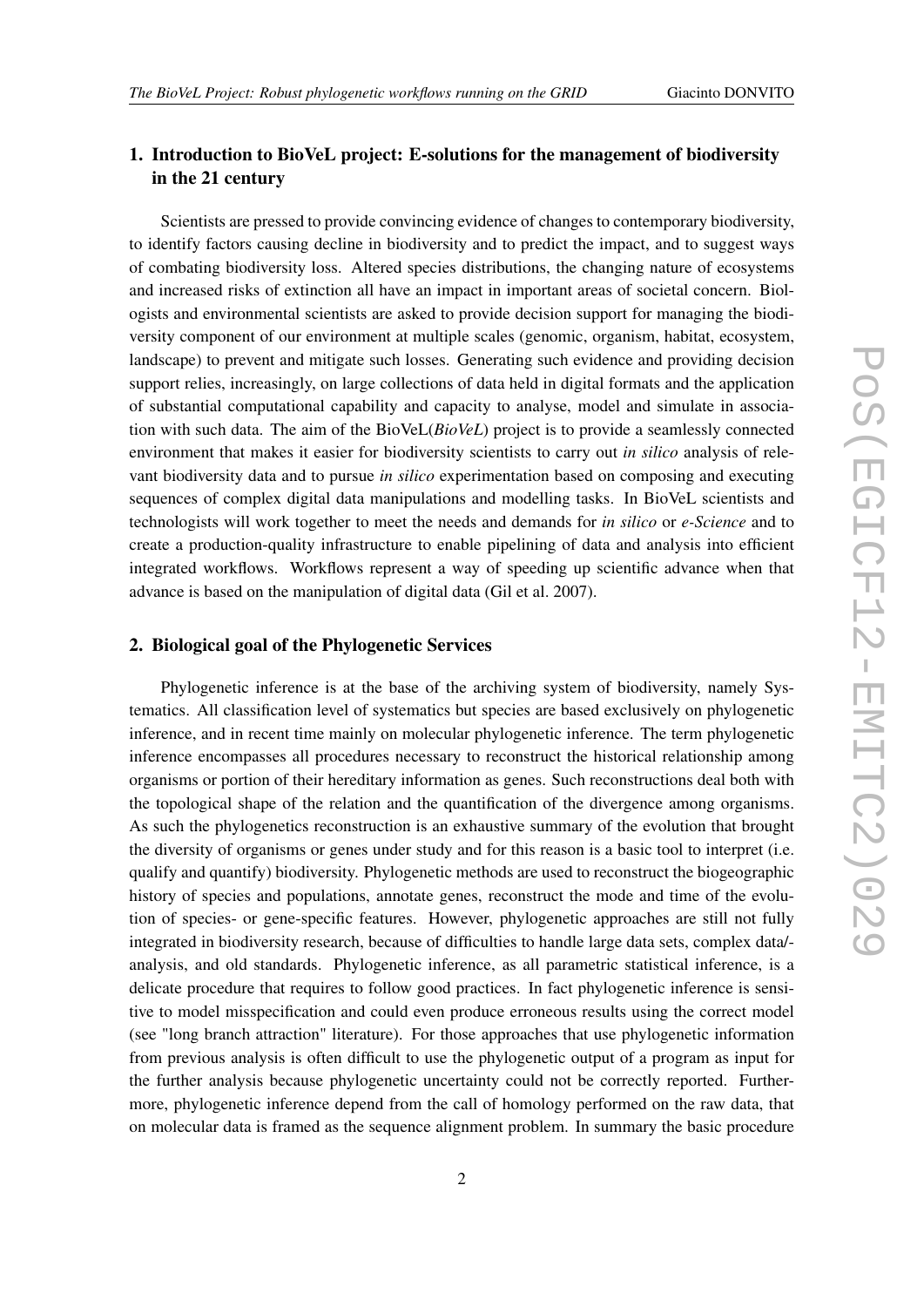of sample selection, alignment, phylogenetic inference and downstream analysis need to be completed with a step of quality control that would check stability and biological consistency of the alignment, a step of control of convergence to a unique solution of the phylogenetic inference, and a *post hoc* validation of the model or models used. Special attention should be brought the capability to deal with large data sets. Especially since the emergence of high throughput sequencing methods, access to computing power is one of the central problems in phylogenetics. In fact, being phylogenetics a NP (non polynomial time) complete problem and given that number of possible tree topology grow factorially with number of sequences only the enumeration of very large numbers of possible solution guarantee an exact solution. Nowadays different approximate (i.e. heuristic) solutions are available for large data set both based on maximum likelihood approach (i.e. RaxML, Garlie), Bayesian Markov Chain Monte Carlo (i.e. MrBayes, BEAST) or Approximated Bayesian Computation (i.e. ABCtoolbox , SPLATCHES). Still all these approaches require a large number of computation of the likelihood of different phylogenetic hypotheses (in the order of  $10<sup>5</sup>$ ) or coalescent histories (in the order of  $10<sup>7</sup>$ ) for a analysis in the order of few hundreds of sequences. A part the complexities residing in the tree shape itself phylogenetic inference need to deal with the complexity of the model of the character that evolve on the tree. Deep-medium divergence for a correct representation of the data need complex substitution model that for example in phylogenomics data sets need to partitioned model with potentially different substitution matrices ( i.e. single base, doublet, amino acid, codon), although with the simplifying assumption that demographic fluctuation would be erased by coalescence events. On the contrary Phylogeography model would concentrate its complexities on the interaction between demography and tree shape ( topology and branch lengths).

Moreover, a related problem is the complexity of initial data mining procedures. To reconstruct each phylogeny of gene family, a complex substitution model need to implemented. Today we get millions of sequences as raw data, but we have few tools to overview and process (i.e. data mine) high-throughput data, as Next Generation Sequencing data. In light of these challenges the phylogenetic service set of BioVeL would like to produce 4 type of workflows: a molecular phylogenetic inference set, phylogenetic diversity set, phylogenetic molecular evolution set, phylogenetic character mapping set. The work presented here is the first instance of the a workflow of the first type that deal with producing a phylogenetic inference of set of unaligned protein coding nucleotide sequences. First the workflow find the most likely protein domain common to all nucleotide sequence trying all coding frame and all user selected genetic codes using the implementation of Hidden Markov model of HMMer 3.0 and the PFAM db. Then it perform the alignment based on that profile, filtering sites with low fit on the protein profile. The file is then sent to perform a phylogenetic inference with the program MrBayes. To do so the file is formatted in Nexus format and a user specified model of evolution and details of the markovian integration is attached to the file. The MrBayes services set up automatically the best MPI set up to the user requests on the markovian integration and is sent to an optimal, in term of efficiency of use, number of CPUs.

### 3. Technical and users requirements

In developing this framework we started with the analysis of the technical and users requirement in order to find the best solutions for our use-case.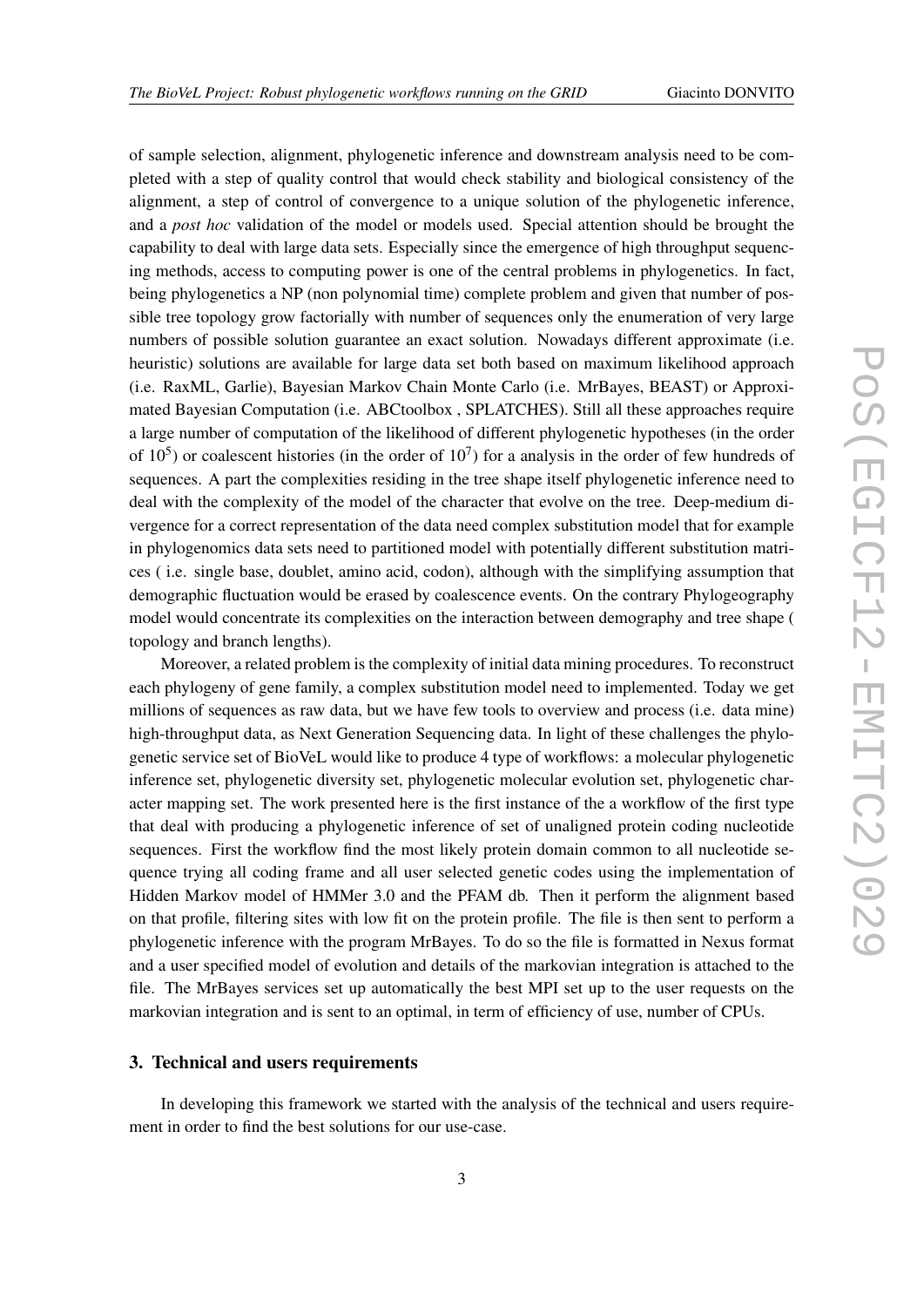#### 3.1 Authentication and security

We decided to split the function of identification of the user for access to specialized computing resources within the grid and the security of the system. This to allow for user without special access to resource to go on a web page and to submit queries or calculation with a simple web form, or web service without have to register or request for a certificate. For the purpose of this paper we will describe only how we maintained the level of security required in the system without user identification. The problem of differential access to computing resource is postponed and left to the BioVeL project as a whole or more precisely to the agreement to be settled between the Lifewatch ESFRI (in which BioVeL is included) and EGI. We didn't implemented any security routine within the workflow that access the webservices because one of the point of interest of the project is to allow the user to modify the workflow if needed. So the security was enforced only in the Web Services that compose the workflows.

### 3.2 Client requirements

One other important requirement is about the client used by the end users. The BioVeL project as decided that the unique supported client, for managing the complex workflow requested by the scientific analysis is Taverna workflow manager. This means that we had to find the best implementation that could work with Taverna. We soon understood that this kind of technology could be interesting also for other users that could or would not exploit such a powerful tool like Taverna, but they only have some Command Line Application like curl or a simple web browser. In order to support both the use cases we have found that the best solution is to provide a REST interface with get method.

#### 4. Overall description of Job Submission Tool

In order to satisfy the requirement of the project to submit from a Web Services jobs to the grid and local computing infrastructure, we expanded the functionality of Job Submission Tool (JST; Tulipano et al. 2011). JST has been developed years ago to allow the submission of large numbers of jobs and keep track of all of them in an unattended way but was not able yet to accept job submission through a Web Service.

#### 4.1 Anatomy of Job Submission Tool

As shown in the Figure [1](#page-4-0), the system, after the expansion, is made of four macro-elements:

- Managment DataBase (MBD): MySQL Database of Job storage and configuration parameters
- FrontEnd: Rest Services accessible from the outside
- BackEnd: Application daemon that runs in the background for the job submission and execution both on local machine and on grid environment
- Exchange Files Server: A WebDav server that allow the user and the Working node to exchange data files among them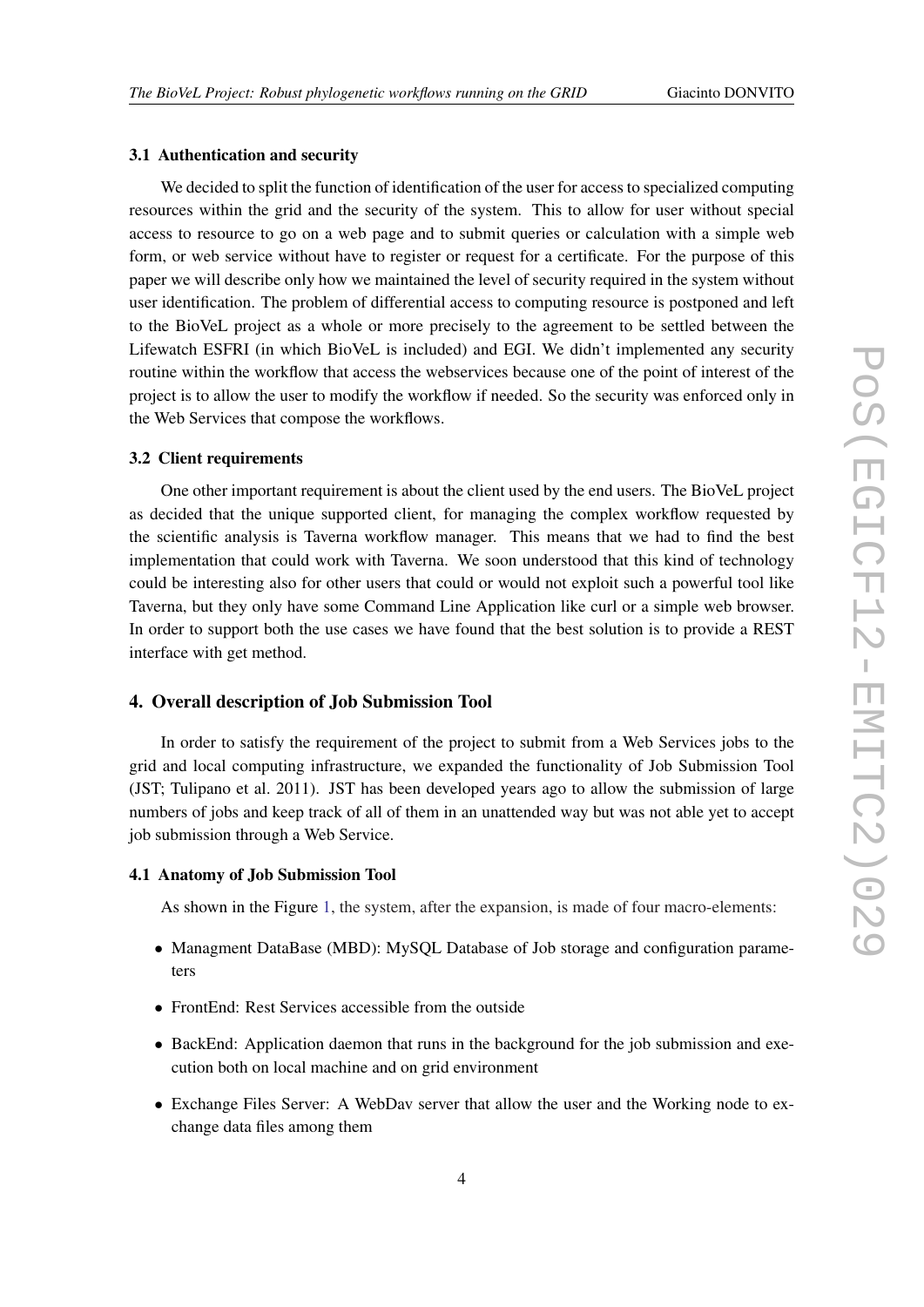<span id="page-4-0"></span>

Figure 1: Interaction between elements. The graph include the four JST element together with the user, client and working nodes (WN) elements. The arrows indicate the flow of information. Gray, thick arrows indicate the flow of large files, while thin and black arrows indicate flow of small text file of various format.

The components called FrontEnd and BackEnd have been written in Java language using the Framework Java EE 6.0; in particular the FrontEnd also uses the Framework Jarsey JAX-RS and the Web Server Apache Tomcat.

The user can interact with the system in several ways, can call the FrontEnd component by Command Line Interface clients (eg. curl or wget), by all the Web browser or by Workflow manager (eg. Taverna). Each of the step could be executed by means of the same tool or using different tools, indeed the FrontEnd provides a client independent layer for the grid job scheduling system.

#### 4.2 Job submission Tool at work

At the user submission phase all the jobs are identical: as a matter of fact, when a job is submitted it does not know which task(s) it has to execute. FrontEnd access the table ConfigTask ([1](#page-5-0)) of the MDB to retrieve all the information and the pieces of software required to perform the job and define how many and of what type of tasks are needed. Using this information FrontEnd fill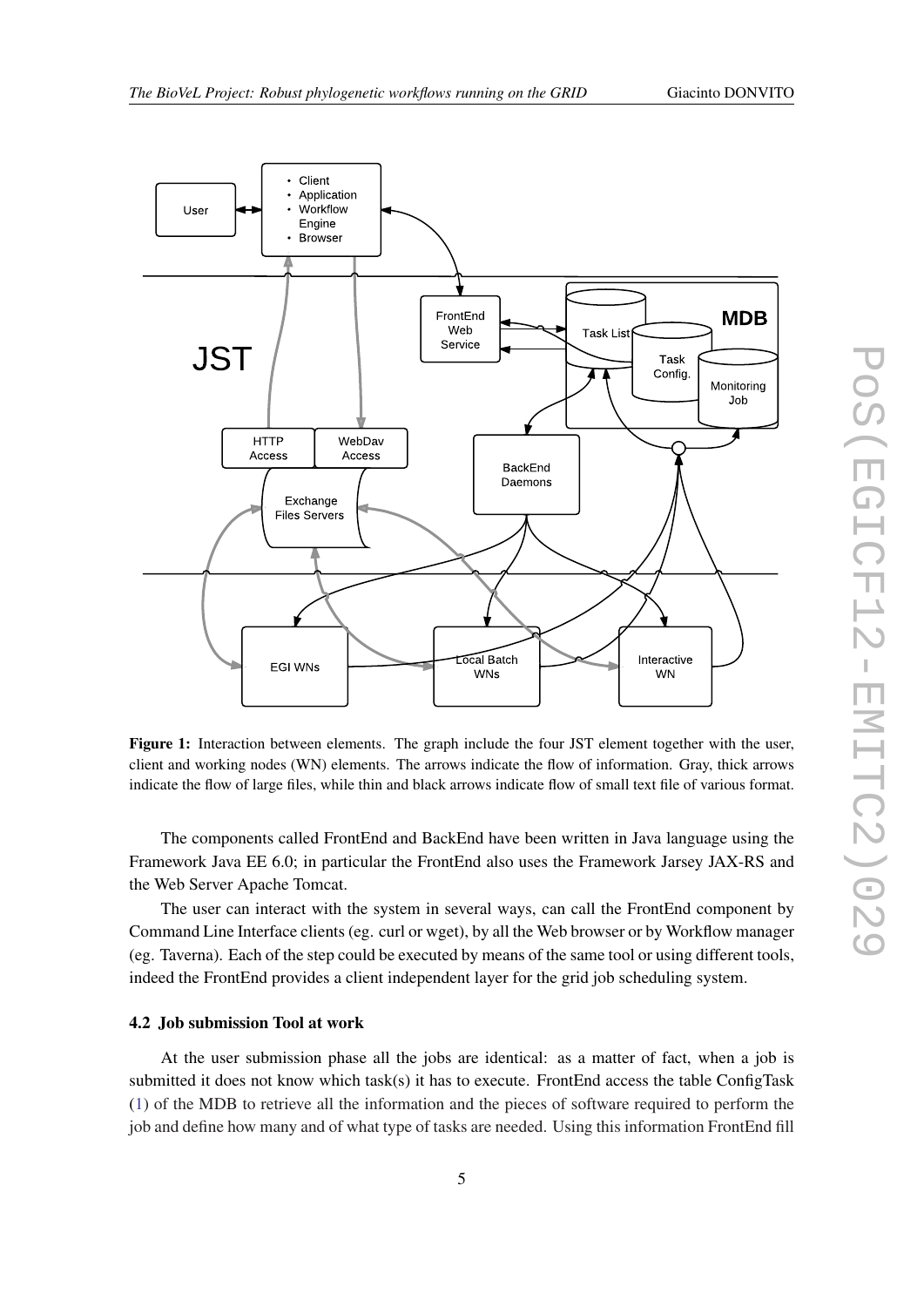<span id="page-5-0"></span>

| ConfigTask     |                  |  |
|----------------|------------------|--|
| <b>NAME</b>    | <b>CHAR</b>      |  |
| <b>LINK</b>    | <b>CHAR</b>      |  |
| DATE NOW       | <b>DATE</b>      |  |
| <b>CPUs</b>    | <b>CHAR</b>      |  |
| <b>COMMENT</b> | <b>LONG TEXT</b> |  |
| <b>STATUS</b>  | <b>CHAR</b>      |  |

Table 1: ConfigTask schema

a record for each task in the Tasklist [\(2\)](#page-6-0) in MDB. For the proper monitoring of the task assignment and job termination, several parameters are associated to each task, as you can see in the reported schema of the tables. Few of the most important field are detailed described here:

- The status of the task: can be set "Free" (not assigned), "Running" (assigned) and "Done" (job terminated). If the status is "Free" the task can be assigned to a job. Also if the state "Running" was there for more then a fixed time interval, meaning that probably the job has failed, the task can be reassigned to a new job. If the state is "Done" or is "Running" for less then the fixed time interval, the task is ignored during the tasks assignment process.
- The dependencies of each task. It is possible to flag the tasks that need the execution of a different task before its execution (dependency): only tasks with no dependencies or with all the tasks, from which they depend on, in the "Done" status, can be executed.
- Priority. It is possible to assign an arbitrary priority to each task. Priority is used to select the task that has to be executed first.
- Job provenance. It is possible to know which job has actually performed which task.
- The task description: it can be a string or a link to a specific script to execute, in this way it is possible to better control what is being executed on the WN. As matter of fact, it is possible to change the execution (i.e. if a bug is discovered, or there is a need for a new optimization) also after the submission of the jobs.
- Number of failures. When a task fails, the system logs the event in order to avoid the resubmission of always failing tasks. It is possible to set a maximum number of resubmissions.
- Date and time of execution.
- The username of the user that is submitting the task together with his mail address
- The information on the infrastructure where the task should be executed (grid, local farm, interactive server)

The BackEnd daemon is used to submit the task at a given rate, which could be tuned. As matter of fact several daemons were used in parallel. Each one could use more than one gLite WMS in order to avoid that a failure of a single WMS could stop the submission procedure. The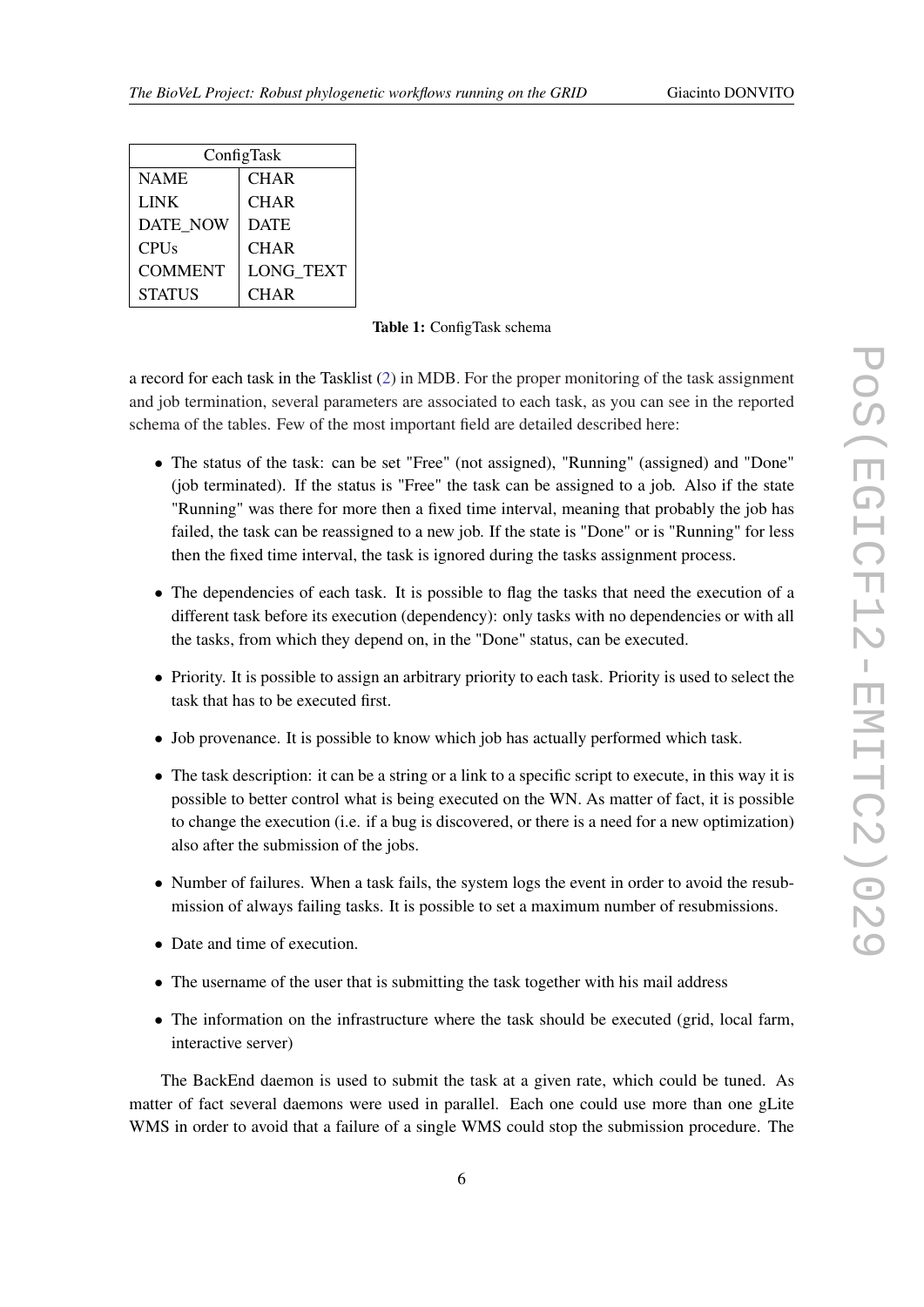<span id="page-6-0"></span>

| TaskList           |                  |  |
|--------------------|------------------|--|
| ID                 | <b>INTEGER</b>   |  |
| <b>NAME</b>        | CHAR             |  |
| <b>PRIOR</b>       | <b>INTEGER</b>   |  |
| <b>STATUS</b>      | CHAR             |  |
| <b>PROVENANCE</b>  | CHAR             |  |
| <b>LINK</b>        | CHAR             |  |
| <b>DATE NOW</b>    | <b>DATE</b>      |  |
| <b>FAILURE</b>     | CHAR             |  |
| arguments          | <b>LONG TEXT</b> |  |
| <b>COMMENT</b>     | <b>LONG TEXT</b> |  |
| JOB ID             | CHAR             |  |
| MAIL               | CHAR             |  |
| <b>OUTPUT</b>      | CHAR             |  |
| <b>OUTPUT TYPE</b> | <b>CHAR</b>      |  |
| <b>FLAG</b>        | CHAR             |  |

Table 2: TaskList schema

| job_mon            |                  |
|--------------------|------------------|
| <b>TIME LOCAL</b>  | timestamp        |
| <b>JOB ID</b>      | <b>CHAR</b>      |
| <b>JOB_NAME</b>    | <b>CHAR</b>      |
| <b>NOME VAR</b>    | <b>CHAR</b>      |
| <b>TIPO VAR</b>    | <b>CHAR</b>      |
| <b>DESCRIPTION</b> | <b>LONG TEXT</b> |
| <b>HOST</b>        | <b>CHAR</b>      |
| <b>FLAG</b>        | <b>CHAR</b>      |

Table 3: Job Monitoring schema. The columns are name and type of the field in the table. The field are: date and time on the WN that sends the monitoring information; job id and name; name and type of the monitored variable; description of the variable; host that is sending the information; Id of the task

daemons automatically stop the jobs submission when no more unassigned tasks are found in the TaskList table. The jobs submitted to the grid contain a job wrapper. The job wrapper and the script that contains the executable can sends to the MDB server on the job\_mon table (Table 3) every kind of information that can be used to control which jobs are running and, which task they are performing and which operation they are performing on the WN. This table can be separated from the one hosting the task list, the MDB, if the scalability of the DB itself become an issue. A record in this table represent a single variable monitored in a given task and job, so several records could match a given task.

This general schema leaves the user with the possibility to monitor any job operation by adding new variables as needed without changing the DB schema. If required this feature provides the information on how many jobs are running at a given time. Indeed, the job-wrapper could be

7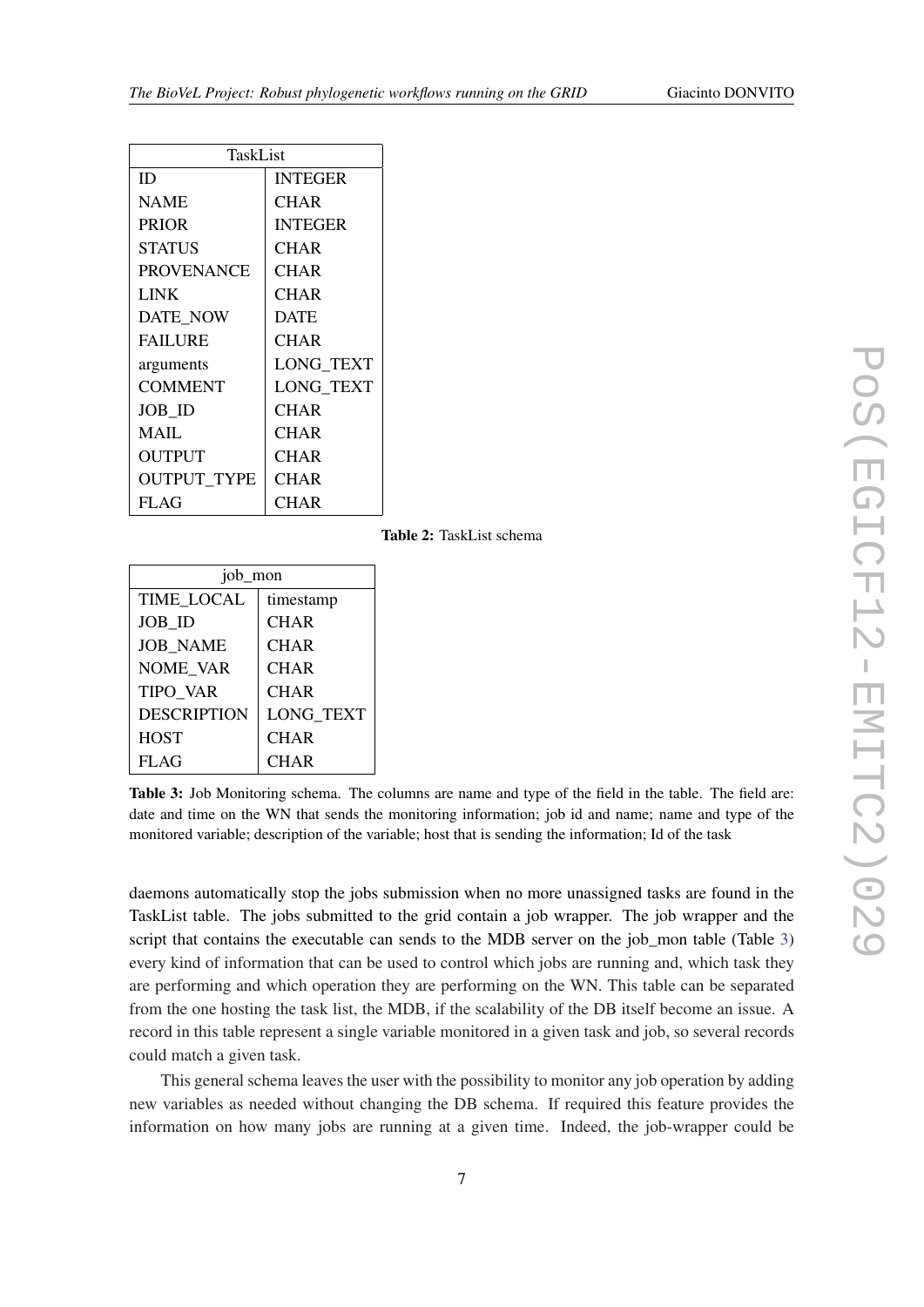configured to send regularly monitoring information at fixed time intervals. Information on the execution of each task is logged in the central MDB according the parameters mentioned above. Only if all steps are correctly executed, the status of that particular task is updated to "Done". In this way the MDB provides a complete monitoring of the task assignment and job execution and no manual intervention is required to follow each step and to manage the eventual resubmission of failed tasks. Usually we see two kind of failed jobs: the first kind of failures includes cases of jobs that were killed by the queue manager, while the second one is related to internal problem of the job (some operation failed). In the first case the wrapper can not update the MDB, while in the second case the wrapper script updates the MDB increasing the number in the "FAILURE counter". In order to deal with the first kind of failure, tasks which are found in a "RUNNING" state by more then a fixed amount of time are considered failed and automatically resubmitted without increasing the failure counter. To optimize the input and output operations and to avoid bottlenecks and failures if/when needed the files available on the File Exchange server could be transferred on the grid Storage Element. In this case, two procedures were set up to randomly choose the storage element (SE) source of the job input file as well as the SE where to store the job output. In this way if one SE fails temporarily it is possible to continue running the task and store the output.

### 4.3 Software Architecture of the JST

To allow robustness and seamless interaction across module that handle new and old functionality of JST, the application was rewritten using the MVC design pattern (Model View Control) and three distinct layers were defined:

- View
- Business logic
- Access to data

In order to implement those layer we developed a series of libraries, opportunely referenced and integrated with each other. These libraries are:

- Service library, in FrontEnd package, contains the methods available to the service
- XmlEntityLayer is devoted to serialize/deserialize the XML response format of the service (Map of the responses in XML)
- EntityLayer contains the schema of the database
- BusinessLayer contains the business logic for the management of the MDB and methods of service
- DataLayer provides classes and methods for accessing data in the database
- Core contains various utilities and functionality
- MultiThread contains management and scheduling methods of the thread for the execution of the Job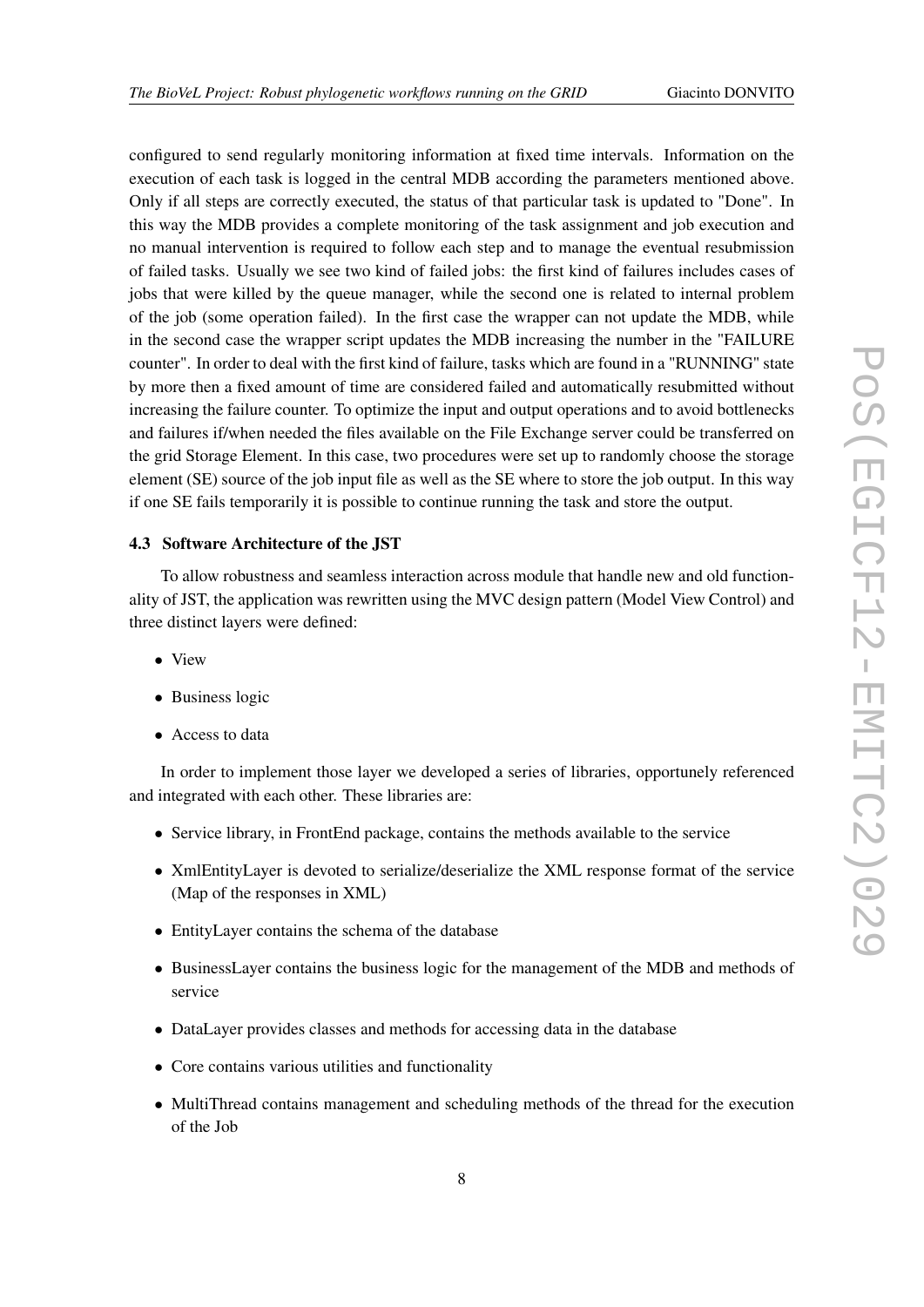



Figure 2: Libraries Schema

Figure 2 is shown how each library interact which each other. In particular FrontEnd and BackEnd interact directly with the libraries BusinessLayer and Core. BusinessLayer implements the logic of system and the management of the database, so the BusinessLayer is the component that calls opportunely the other libraries.

### 4.4 BackEnd implementation features

The application called BackEnd, written in Java, it is a daemon, and could be constantly running on many nodes contemporarly in order to provide better scalability. It is implemented exploiting a MultiThread strategy and it is interfaced to the MDB to retrieve the task to be submitted to the Grid, to a Local Farm or to be executed on dedicated servers. Each of the task is flagged to be executed over a grid environment, or on a local batch farm, or to be executed on the server itself. The BackEnd deamon could be configured by a site admin and could cover all the three functionalities. Indeed it could execute on the same server a give amount of jobs, or could submit the request for executing job over the grid or local computing infrastructures.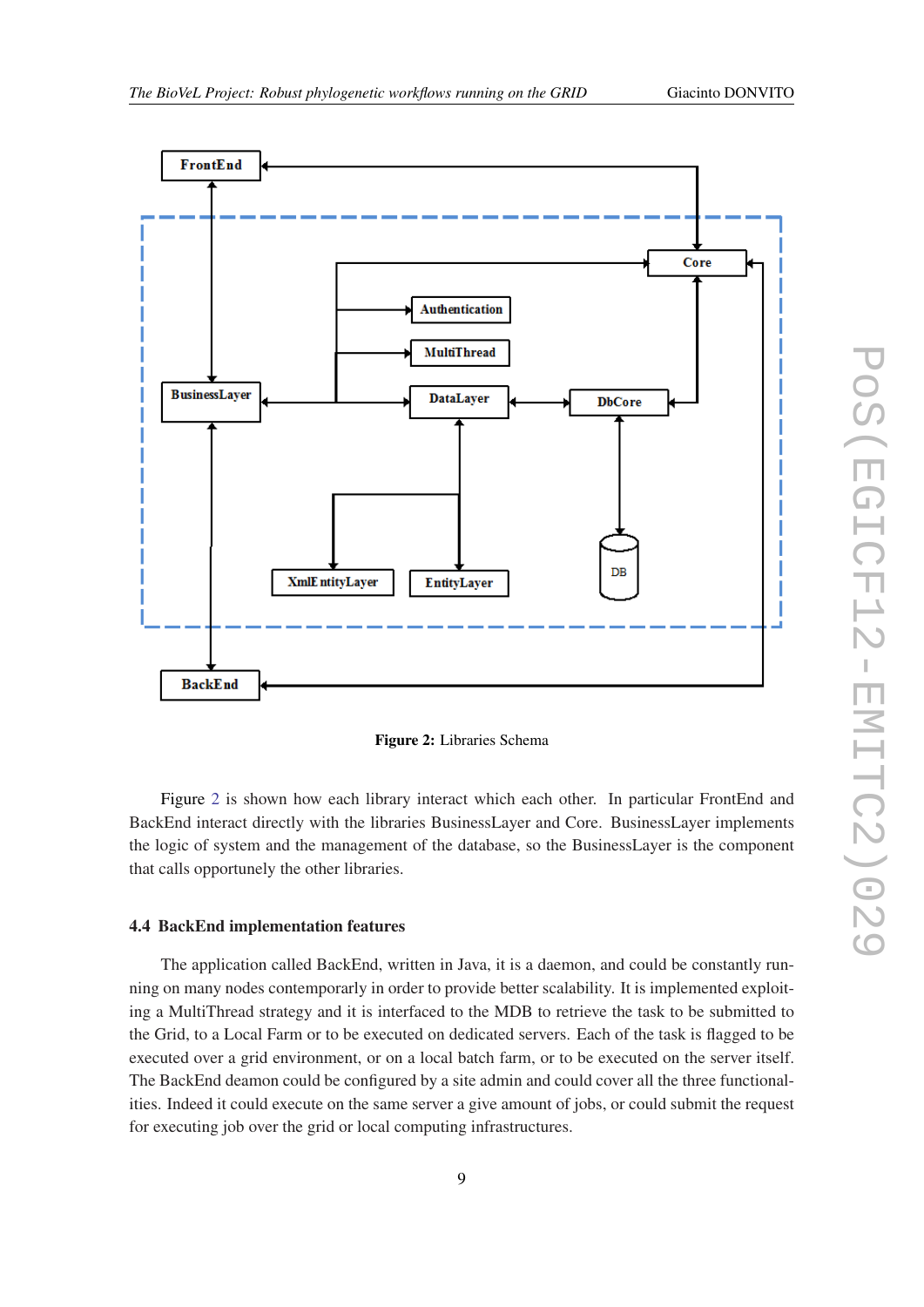#### 4.5 FileExchange Server

In order to fulfil the community requirement in terms of data management we have chosen a solution that is able to provide an easy and user friendly interface for transfer file of several GB size or huge number of small files in a complex directory structure. All this requirements are satisfied by mean of an Apache based WebDAV server. Indeed, this solution has several specific characteristics that could be useful:

- Flexible authentication
- Could be mounted as a file-system
	- Allowing drag&drop operation
	- Allowing direct opening of the files
- Supported in the most widely used Operating System
	- Windows
	- Mac Os
	- Linux
	- Android
	- iOS
- Could support lock of files
- Could provide Name Space operation
- Could support user driven metadata information management (PUT and GET)

The files could also be available via http/https link, both to the end users and to the application. This means that there is no need to transfer the temporary output from the computing infrastructure to the client, but an application, running under a web services, could exploit the output of another application directly from the server instead of requiring staging the files to/from the desktop of the users. This will greatly improve the overall performance in running multi-step workflow.

#### Security issues on Data Management

At the moment the project is trying to promote its services to external users, so the framework should provide functionalities to allow seamless interaction with the storage services within the Taverna Workflow, both in terms of input upload and output download. Furthermore, given that all users share the same account without password we add the requirement of avoiding the overwriting the input files uploaded from the users, and avoiding the possibility for a users to read output files of others users and avoiding overflowingof the storage server by a single user. The security in the exchange of files is guaranteed using two different systems in output and input. In input the user are given access to File Exchange Server, a WebDav server without user and password identification. The account allow only uploading but no reading. Further the account is sized limited and periodically erased. To avoid that two users will submit the files with the same name during a same period of usage, in the account the overwriting is disabled. In output both the users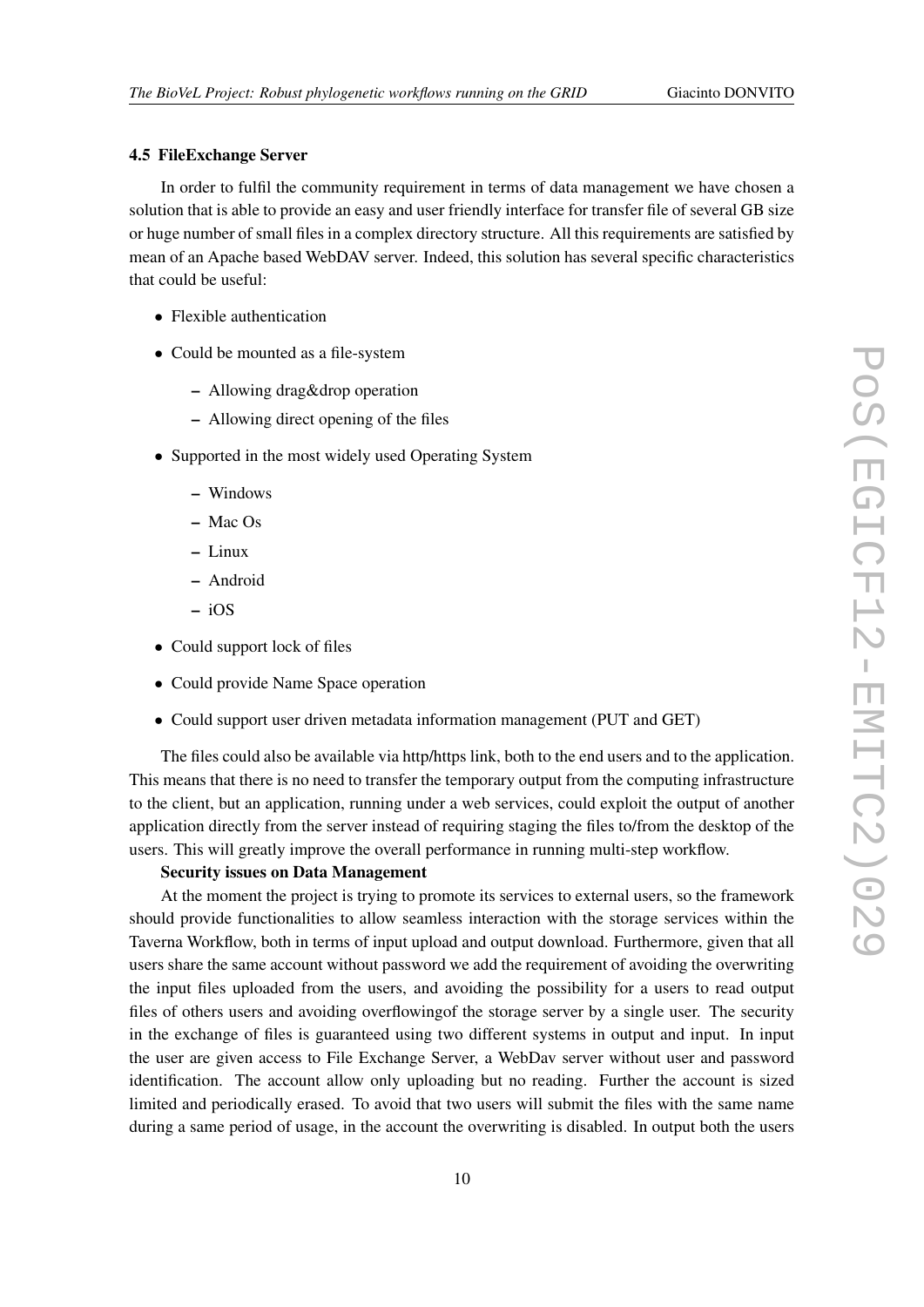or further job that need to access results can use an address to access an HTTP read-only folder. To ensure security the name of the last directory in the address is randomly generated. The web services delivered the address only if the user interrogate the Web Services with the correct FLAG value given during the job submission transaction.

#### 4.6 FrontEnd implementation features

The application called FrontEnd was written in Java using the components Jersey; in particular the framework JAX-RS and Java 6 SDK. The FrontEnd is a RESTful web services: those service are widely used in the workflow managers environment, but can also be easily exploited with simpler clients, like unix command line tools and standard web browsers.

Representational State Transfer (REST) is an architectural style that specifies constraints, such as the uniform interface, that if applied to a web service induce desirable properties, such as performance, scalability, and the possibility to easily modify the application or reuse part of its code. This is important to provide usable and robust services to the end users. In the REST architectural style, data and functionality are considered resources, and these resources are accessed using Uniform Resource Identifiers (URIs), typically links on the web.

The resources could be accessed or modified by using a set of simple, well-defined operations. The REST architectural style constrains a client-server architecture, and it is designed to use a stateless communication protocol, typically HTTP. In the REST architecture style, clients and servers exchange representations of resources using a standardized interface and protocol. These principles encourage RESTful applications to be simple and lightweight in order to provide high performance. One of the advantages of the use of REST paradigm is also the independence from the clients ensuring a high portability and scalability.

#### Security implementation

The user interact with the computing infrastructure only by means of the FrontEnd, sending short string within predefined REST command. The security within the REST command is maintain by the fact that the string are used to compose the argument for predefined application, avoiding the risk of shell injection. Indeed, if required, the same methods could be implemented exploiting HTTPS protocols in order to guarantee the privacy of the data provided to REST service.

#### Supported Methods

*InsertJobs*: this is the method that allow the user to create a multiple jobs, for the same application, into the database, each job is identified by a different argument. Arguments are split using ";"

```
http://localhost:8080/INFN. Grid. FrontEnd/services/QueryJob/
```
 $Insert Jobs$  ?NAME={ $nameValue$ }  $&arguments =$ { $http://webtest.ba.infn.$ } it / vicario / FinalFusariumDB\_2.nex ArgOne; http://webtest.ba. infn. it / vicario / FinalFusariumDB\_1.nex ArgTwo; }

This method returns the xml type: XmlInsertJobs with information on to the tasks added in the table TaskList.

*SelectJobs*: this is the method that allow the user to get the status of a list of task of a given job into the database, identified by the "FLAG" value: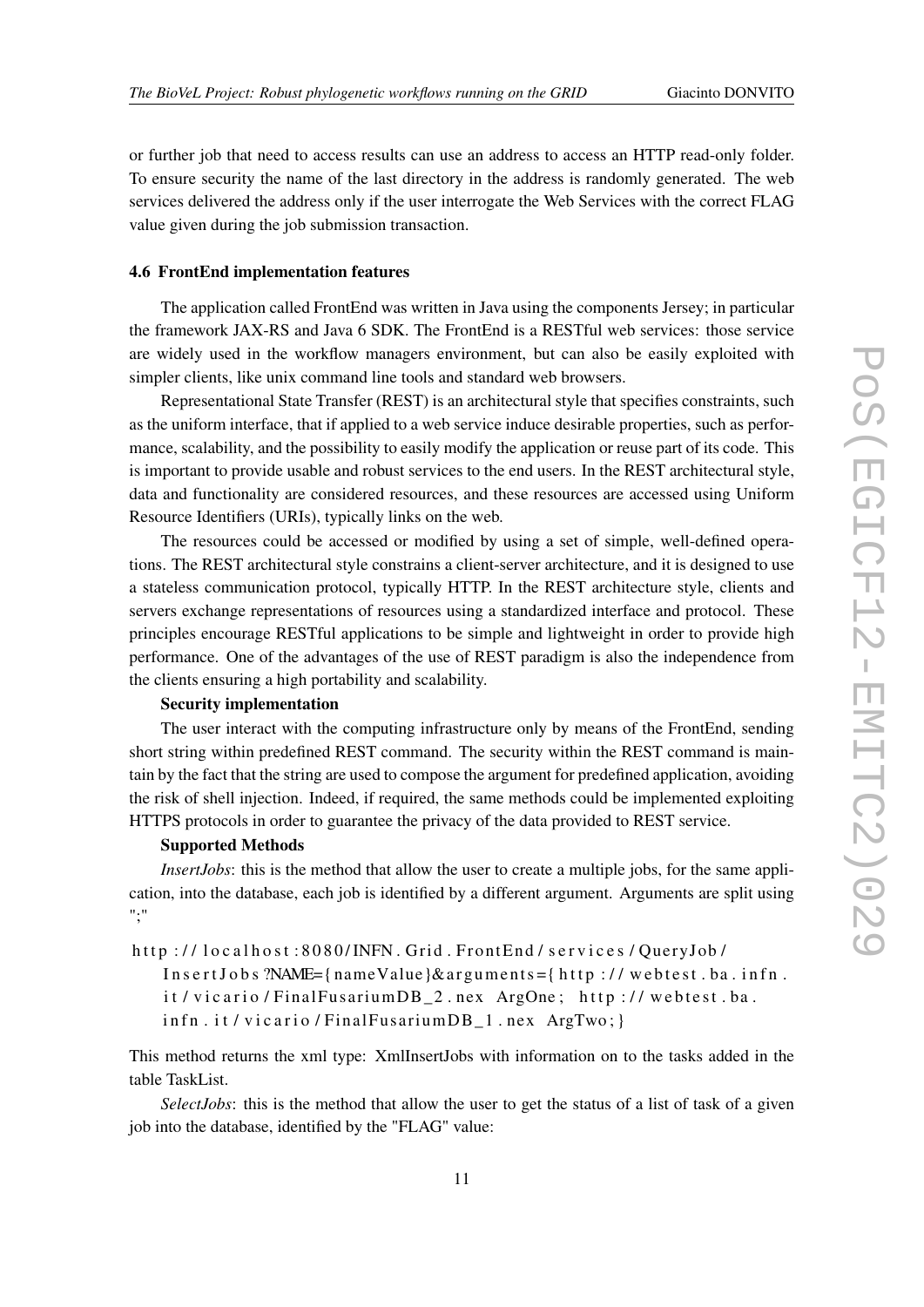```
http://localhost:8080/INFN. Grid. FrontEnd/services/QueryJob/
   S e l e c t J o b s ?FLAG={Flag V a l u e }
```
This method returns the xml type: XmlSelectJobs with information relating to the jobs searched in the table TaskList.

Here is an example of the structure of the XML that the FrontEnd service report to the user:

```
Xml S el e ct J o b s :
```
 $<$ Jobs  $>$ 

 $<$ Job  $>$ 

```
<A rguments >Arg4 </ A rguments >
                      <Comment> l o c a l </ Comment>
                      <CPUs>1 </CPUs>
                      \langleFlag >001\langle/Flag >
                      <Id >4</Id >
                      <La stC hec k >2012−02−14 1 0 : 5 4 : 5 8 . 0 < /
                           LastCheck<Name>blast 4 </Name>\langleOutput/>
                      < P r o v e n a n c e / >
                      \langleStatus >done \langle/Status >
           \langle/ Job >
</Jobs>
X m I I n s e r I o b s :
           <Name>NOME</ Name>
           \langleFlag >001 </Flag >
           <JobsID >
                      < JobId >12</JobId >
                      < JobId > 13</JobId >
```
 $\langle$ /Job >

 $<$ Job >

### 5. Interaction between REST service and Taverna Workflow Manager

 $<$ /JobsID >

The interaction between Taverna (Hull et al. 2006) workflow manager and the FrontEnd of the submission service is possible using the Taverna plugin that is able to exploit the REST web service. In order to use it is only needed to provide the URL where the service is located, the parameters that are needed in order to submit and check the status of the jobs. The parameters needed are:

- The name of the application
- The arguments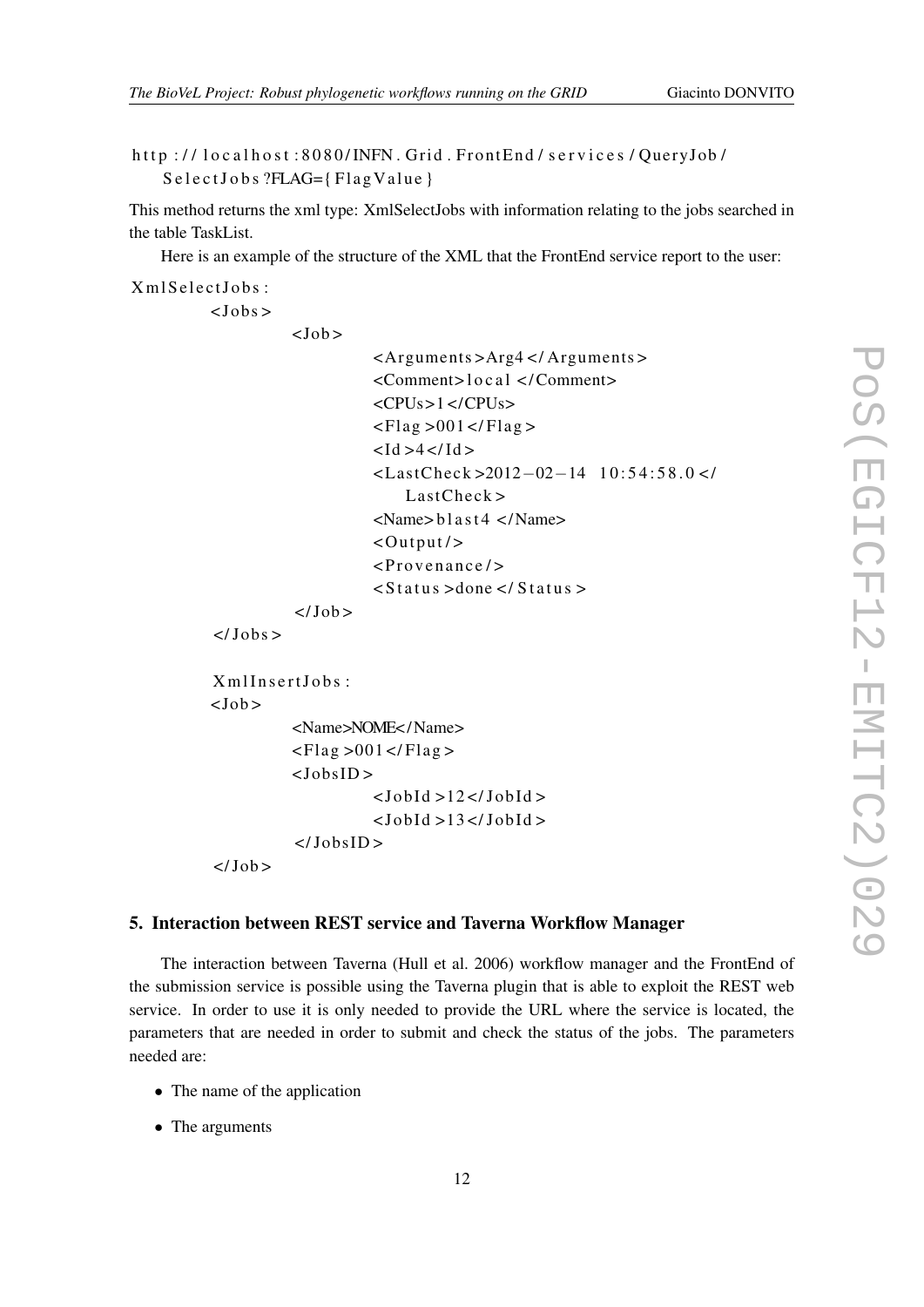The service as already described in the previous section, could be used to run each specific task of a very complex workflow. Indeed, the Taverna could manage whithin the same workflow, services provided by this framework together with service already available in other infrastructure or *ad-hoc* developed service within Taverna itself.

This provide an extreme flexibility in building powerful workflows, as this give the possibility to the user to run over a grid infrastructure only the CPU intensive part of the work while the lightweight part could relay on any kind of infrastructures.

The main problem in interaction between this framework and the Taverna workflow manager, is that while the latter is devoted to interact with synchronous services, the framework that we build is basically asynchronous. In order to solve this issue it is needed to build a loop into Taverna workflow manager that allow the end user to wait for the execution of the task and to check the status of the submitted tasks until they get done.

An example of this workflow is shown in the Figure [3.](#page-13-0) As soon as we include more application on our computing infrastructure we will go on publishing those example workflow on standard workflow catalogues like MyExperiment (De Roure, Goble, and Stevens 2009), while the included webservices will be published in BioCatalogue (Bhagat et al. 2010).

### 6. Test and results

We already test this solution in order to prove the scalability, the reliability and the functionalities that we described before. We tested the FrontEnd with huge amount of insert, in order to prove that it was reliable and fast enough to serve the request from the users. The test showed that also after 1 million of inserts the FrontEnd do not suffer of memory leak or similar problems. We also tested the behaviour with multiple and concurrent access to the same server: using up to 100 concurrent clients we do not registered any kind of problem or error, and the server is also not overloaded from the resulting activities. From the point of view of the back-end and database server, we have experience in running with more than 1 million of task into a single table, without experiencing any issues. We have used this system for long running challenges on the European Grid Infrastructure (EGI) lasting for more than one month of running.

#### 7. Conclusion and future works

The aim of this work is to provide a seamless interface to powerful computing resources, such as Grid Distributed infrastructures based on EMI middleware, or big batch farms to end-users that are used to carry-on their analysis only using simple and high-level tools like workflows managers. The key idea is to provide a stateless web services interfaces based on REST technologies in order to make transparent to the end users all the complexity related to such a job submission. In this way the researcher could exploit the grid infrastructures as he/she do with any available web services. In the next month we will work on notification (i.e email) of completion of task. This is particularly important for phylogenetic inference in which a given task of a job could last several days. It is is useful then to avoid that the user selected client/workflow engine continue to query the REST for such long amount of time. So the notification could be used to hint the user or the workflow engine to query the REST service after a long period of waiting. We plan to add a method in the FrontEnd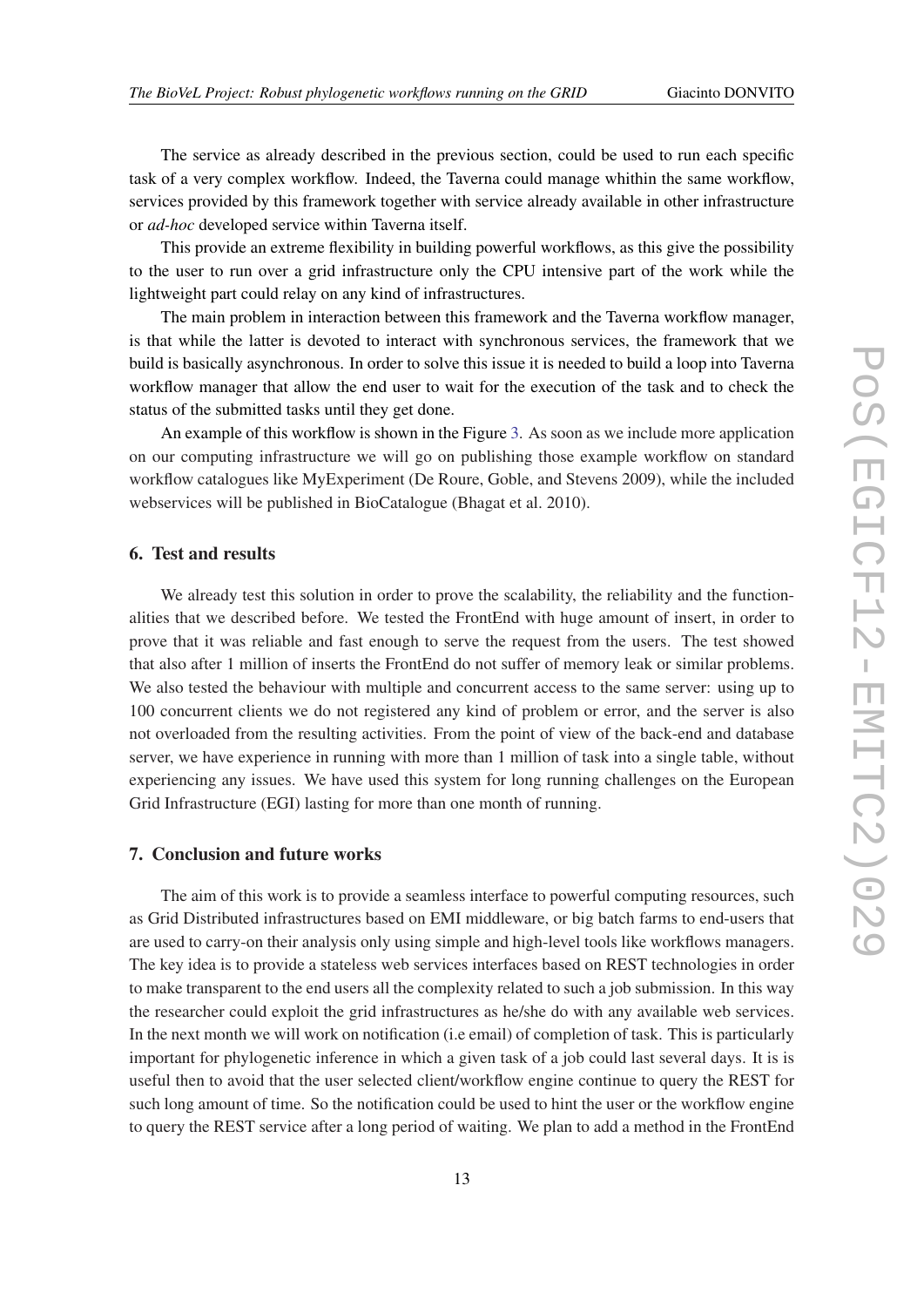<span id="page-13-0"></span>



Figure 3: An example of a Taverna workflow that could exploit the Grid Job Submission Framework described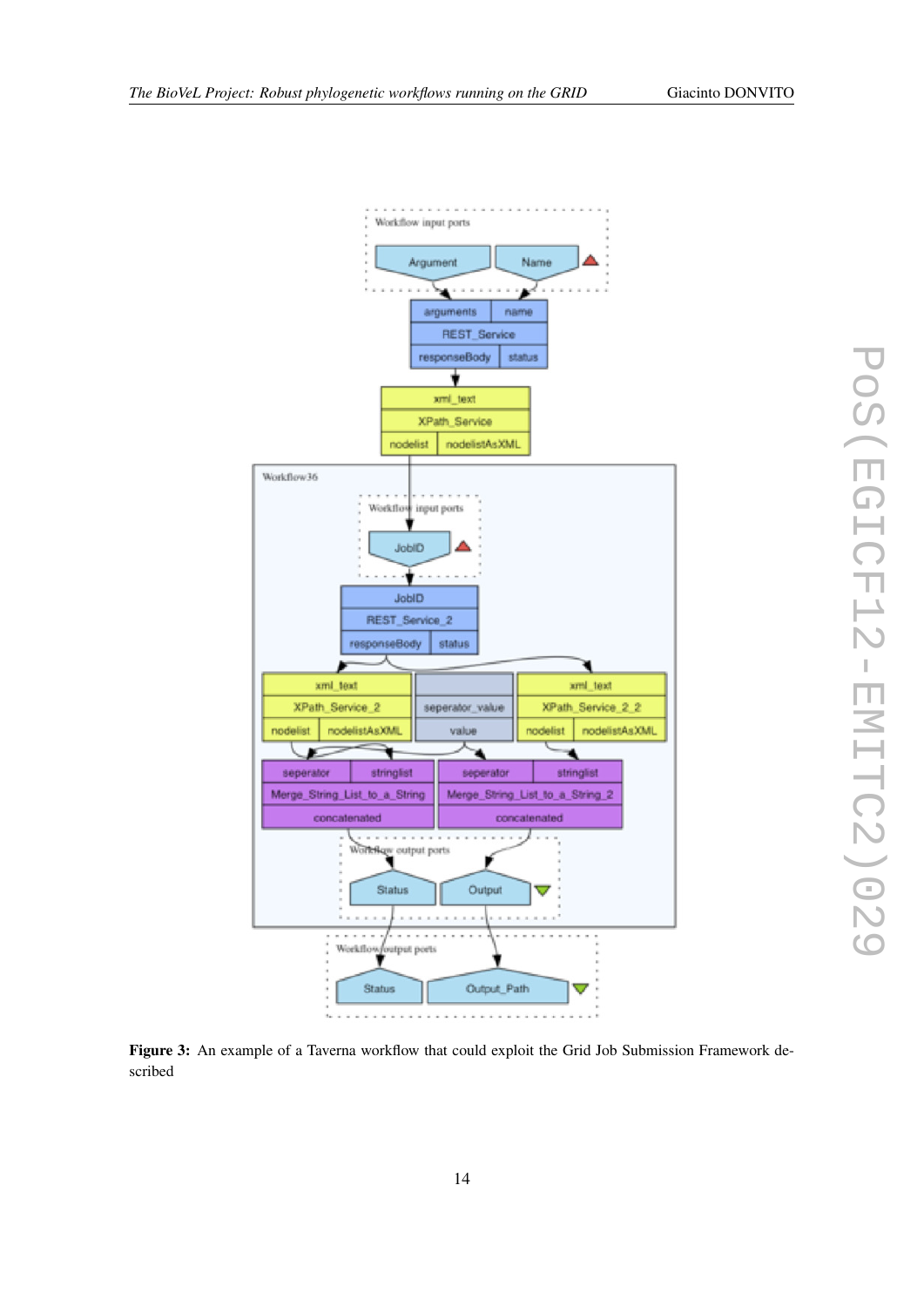that will allow to access the monitoring job table using both Taverna Workflow manager and more simple clients. This will allow users to access more detailed statistics of their job, and diagnose cause of failure or delay of their submission.

# 8. Acknowledgements

This work is funded by BioVel FP7 project (grant 283359)